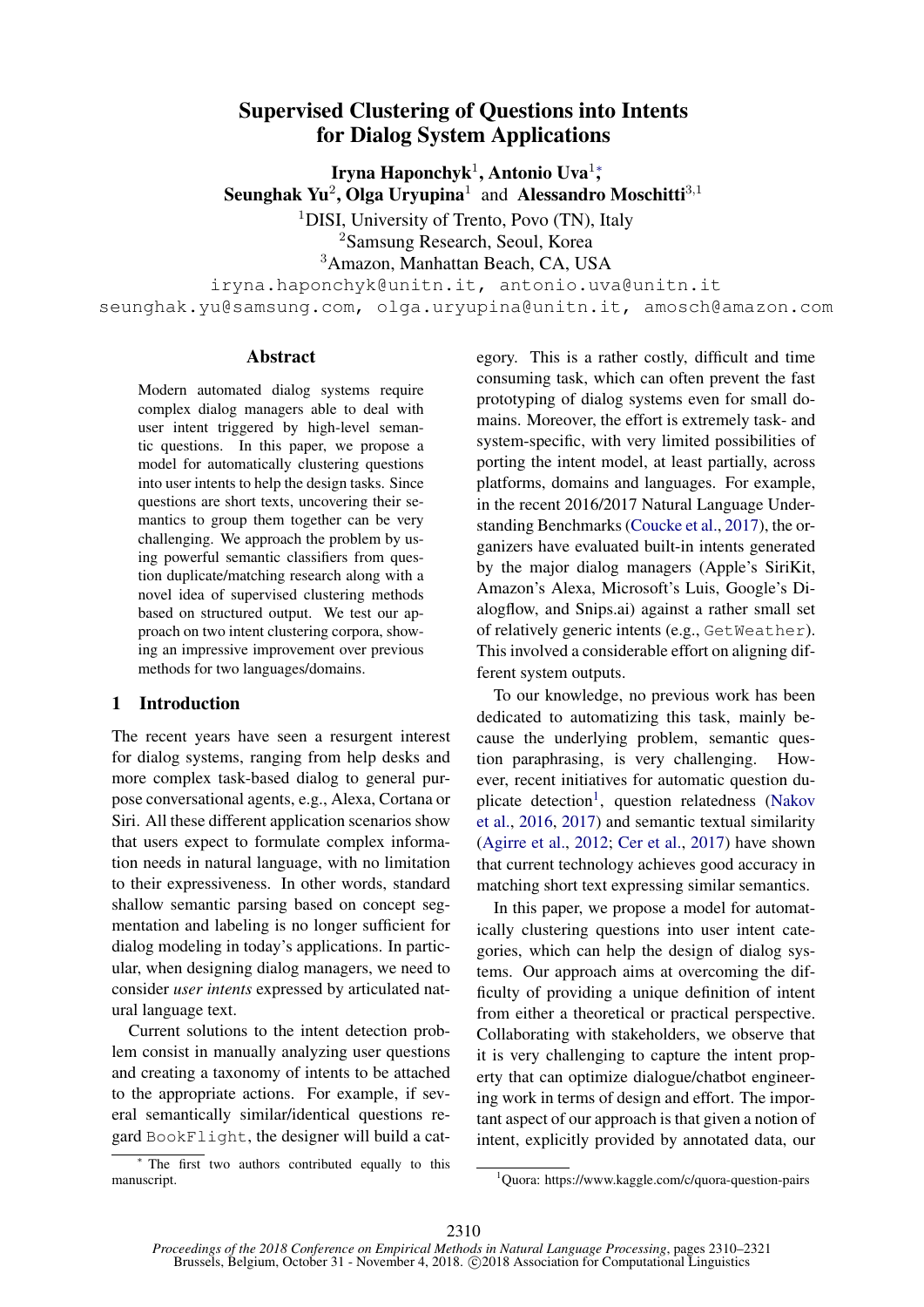model can create clusterings driven by such intrinsic definition. This is one of our major contributions: providing an effective supervised clustering approach, which can learn definitions from examples.

Regarding the technical solution our approach is bridging (i) the state-of-the-art methods for question similarity/paraphrasing with (ii) powerful supervised clustering algorithms. The former are obtained by exploiting previous research, e.g., on Quora, whereas the latter, are obtained by capitalizing on the structured output machine learning methods used for coreference resolution (CR), e.g., [\(Yu and Joachims,](#page-11-0) [2009;](#page-11-0) [Fernandes et al.,](#page-9-3) [2014\)](#page-9-3). The main difference with CR consists in substituting mentions and their vector representation with the one of entire questions. It should be noted that structured output methods require a representation of edges connecting questions, which we obtain from question similarity research.

To train our model, we define a clustering corpus by automatically deriving question clusters from the Quora data, complementing the available question pair annotation with the transitive closure of the semantic matching property. Additionally, since Quora data is noisy, we manually annotate a question sample, defining an intent hierarchical taxonomy. To test the applicability of our methodology across languages and domains, we run evaluation experiments on another intentbased corpus, a collection of FAQs for an Italian online service.

We evaluate our approach comparing it to the classical k-means using (i) tf-idf model, (ii) our learned question similarity, and (iii) the similarity with spectral clustering. The last two methods can be considered another relatively novel contribution. Our results show that our new structured output method for question clustering: (i) highly outperforms all its competitors with respect to the standard clustering accuracy/purity as well as the measures defined in the CR domain, (ii) provides clustering accuracy of 80% with respect to the original Quora annotation and a still valuable accuracy of 65% with respect to the intent classes designed by an expert in Dialog modeling. This is a promising result as our designer can only provide one of the many interpretations of the intent taxonomy, which can be effectively applied.

Finally, a particular strength of our approach lies in identifying new intents (singleton clusters). These unseen intents are clearly problematic for dialogue management and cannot be covered by traditional approaches (e.g., our unsupervised clustering baselines show much lower performance on singleton clusters).

# 2 Related Work

Intent is a key concept for building dialog systems and is therefore a central research topic in the area. In particular, recent general-purpose dialog systems have to rely on extensive intent modeling to be able to correctly analyze a wide variety of user queries. This has led to a considerable amount of research on data-driven intent modeling.

In particular, [Xu et al.](#page-10-2) [\(2013\)](#page-10-2) represent query's intent as trees and employ a procedure for mapping an NL query into a tree-structured intent. The problem of this approach is that a new set of intent trees is required for new domains. [Kim](#page-10-3) [et al.](#page-10-3) [\(2016\)](#page-10-3); [Celikyilmaz et al.](#page-9-4) [\(2011\)](#page-9-4) use semisupervised approaches with large amounts of unlabeled data to improve the accuracy in mapping user queries into intents. However, they still require a small amount of labeled data in order to learn a given intent. [Chen et al.](#page-9-5) [\(2016a\)](#page-9-5) train a Convolutional Deep Neural Network to jointly learn the representations of human intents and associated utterances. [Chen et al.](#page-9-6) [\(2016b\)](#page-9-6) propose feature-enriched matrix factorization to model open domain intents. This leverages knowledge from Wikipedia and Freebase to acquire information from unexplored domains according to new users' requests. Unfortunately, it also requires external knowledge bases to induce concepts appearing within the intents.

Approaching the same problem from the opposite direction, several studies investigate algorithms for automatic question clustering. [Wen](#page-10-4) [et al.](#page-10-4) [\(2001\)](#page-10-4) propose to cluster together queries that lead to the same group of web pages that are frequently selected by users. [Jeon et al.](#page-10-5) [\(2005\)](#page-10-5) use machine translation to estimate word translation probabilities and retrieve similar questions from question archives. [Li et al.](#page-10-6) [\(2008\)](#page-10-6) try to infer the intent of unlabeled queries according to the proximity with respect to the labeled queries in a click graph. [Beitzel et al.](#page-9-7) [\(2007\)](#page-9-7) propose to automatically classify web queries from logs into a set of topics by using a combination of different techniques, either supervised or unsupervised. The extracted topics are further used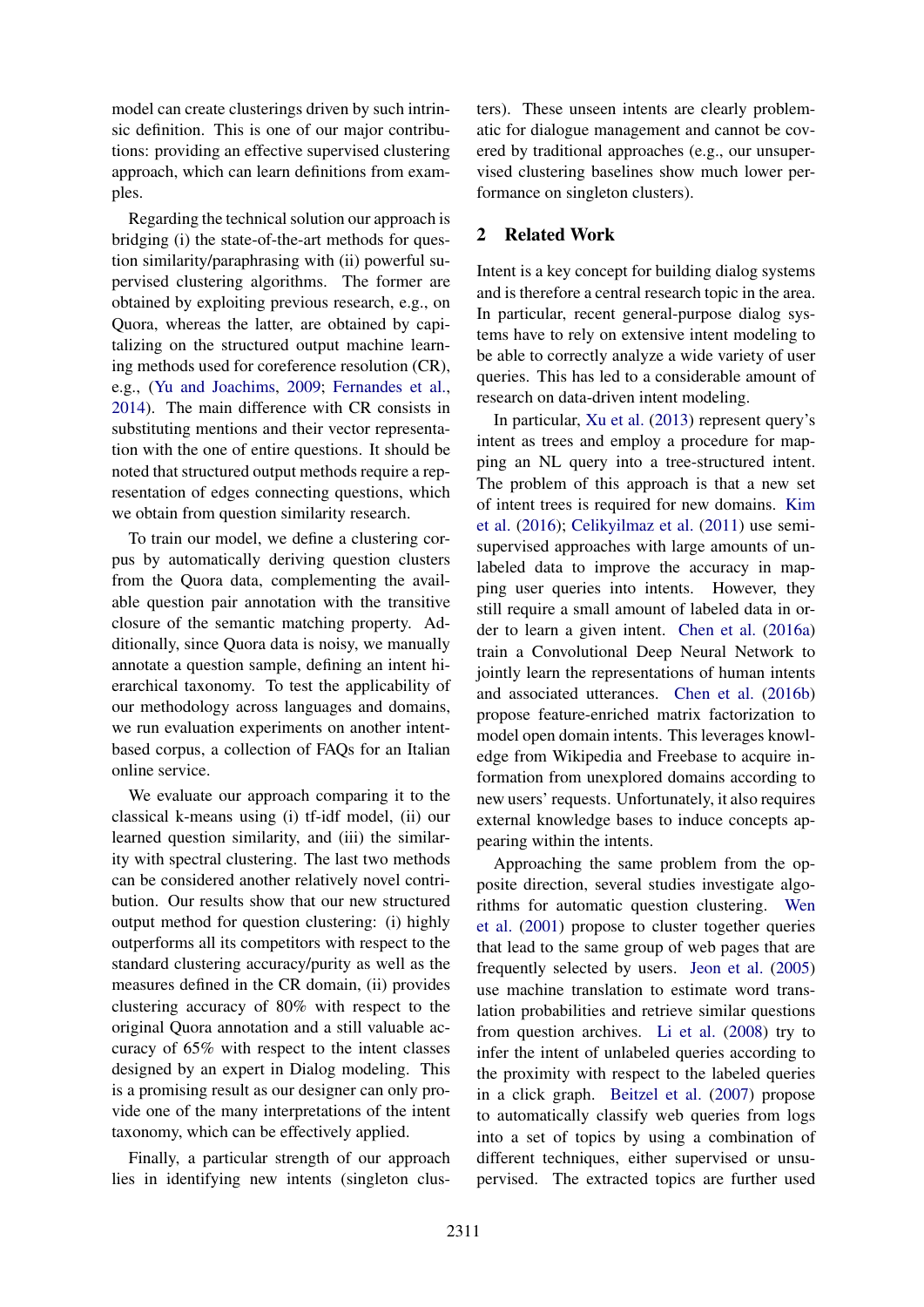for efficient web search. [Deepak](#page-9-8) [\(2016\)](#page-9-8) presents MiXKmeans, a variation of k-means algorithm, suited for clustering threads present on forums and Community Question Answering websites. However, most techniques use unsupervised clustering to group similar questions/queries, without modeling intents. In contrast, our study relies on supervised clustering to learn intent-based similarity.

Finally, our work is related to a large body of research on dialog acts [\(Stolcke et al.,](#page-10-7) [2000;](#page-10-7) [Kim](#page-10-8) [et al.,](#page-10-8) [2010;](#page-10-8) [Chen et al.,](#page-9-9) [2018\)](#page-9-9): our low-level intent labels (Table 1) can be seen as very finegrained dialog acts [\(Core and Allen,](#page-9-10) [1997;](#page-9-10) [Bunt](#page-9-11) [et al.,](#page-9-11) [2010;](#page-9-11) [Oraby et al.,](#page-10-9) [2017\)](#page-10-9).

However, our paper's objective is different as our goal is not to rigidly define intents and then exploit them to derive a semantic interpretation. We focus on two contributions: first, we aim at providing a tool to help implementing dialog managers such that the designer can more easily create categories from precomputed clusters. Note that having in mind hundreds of questions to create intent category from scratch is clearly an exigent task.

Second, our approach can dynamically cluster questions with the same semantics, without any concept annotation. Indeed, the important concepts will be learned from the training data, which constitutes a much simpler annotation task than the creation of ad hoc dialogue acts. In particular, this can help with domain-specific intents: the domain-level semantics will be learned from data with no need for advanced manual engineering.

#### 3 Question Clustering Algorithms

In this paper, we explore techniques for clustering questions into user intent. To this end, an input set of questions Q undergoes splitting into subsets (clusters),  $c_i = \{q_j^i\}_{j=1}^{N_i}$ , where  $q_j^i$  is the j-th question in the cluster *i* of size  $N_i$  and  $\bigsqcup_i c_i = Q$ . Each  $c_i$  is assumed to contain questions with the same intent, i.e., to represent a distinct intent. Performing a clustering of a new question set  $Q$  in an unsupervised manner may generally be troublesome due to the lack of any information about the structure of Q and the target number of distinct intents in it. To overcome this issue, we learn a clustering function from data annotated with gold question clusters.

In this work, we pose the task as a supervised clustering problem following the formulation by [Finley and Joachims](#page-10-10) [\(2005\)](#page-10-10). Having the train-

ing examples of the form  $\{(\mathbf{x}_i, \mathbf{y}_i)\}_{i=1}^n$ , where each input  $x_i$  is a set of elements of some nature and  $y_i$  – the corresponding gold standard clustering of such a set, the goal is to learn a predictor  $h: X \rightarrow Y$ , from the space of sets X to the space of clusterings  $Y$ . Supervised clustering has been shown particularly effective for the NLP task of coreference resolution [\(Yu and Joachims,](#page-11-0) [2009;](#page-11-0) [Fernandes et al.,](#page-9-3) [2014\)](#page-9-3). These models learn to infer an optimal clustering  $y$  of an input set  $x$  in a structured way, i.e., as one output object optimizing a global scoring function  $f : X \times Y \to \mathbb{R}$ . This is different from local models, which aggregate multiple clustering decisions taken with respect to pairs of elements.

At the test time, the global models draw predictions by finding

<span id="page-2-0"></span>
$$
\hat{\mathbf{y}} = \underset{\mathbf{y} \in Y}{\operatorname{argmax}} f(\mathbf{x}, \mathbf{y}). \tag{1}
$$

In the following, we give the necessary details of the original approach of [Yu and Joachims](#page-11-0) [\(2009\)](#page-11-0) and its adaptation for clustering questions.

# 3.1 Structured Output Clustering

To facilitate the inference of the optimal clustering in Equation [1,](#page-2-0) [Yu and Joachims](#page-11-0) represent clustering variables y using graph structures. For an input x, they construct a fully-connected undirected graph  $G$ , whose nodes are elements  $x_i$  of the input x and edges are all the pairwise links between them  $(x_i, x_j)$ .<sup>[2](#page-2-1)</sup> Any spanning forest h on G straightforwardly translates into a clustering y. The nodes, aka elements represented by them, in each connected component (spanning tree) of h are considered to belong to the same cluster. The authors incorporate the spanning forest structures h as latent variables and decompose the feature representation of the input-output pair  $(x, y)$ , which is extended with h, over the edges of h:

$$
\Phi(\mathbf{x}, \mathbf{y}, \mathbf{h}) = \sum_{(x_i, x_j) \in \mathbf{h}} \phi(x_i, x_j). \tag{2}
$$

They employ Kruskal's spanning algorithm [\(Kruskal,](#page-10-11) [1956\)](#page-10-11) to infer the optimal h, and, respectively, y.

A linear model w is trained using the Latent formulation of the Structural SVM learner (LSSVM),

<span id="page-2-1"></span> $2$ Note that we distinguish between boldface letters which we use to denote structural input/output variables, and normal font letters - for their rather elementary constituents, and simple variables.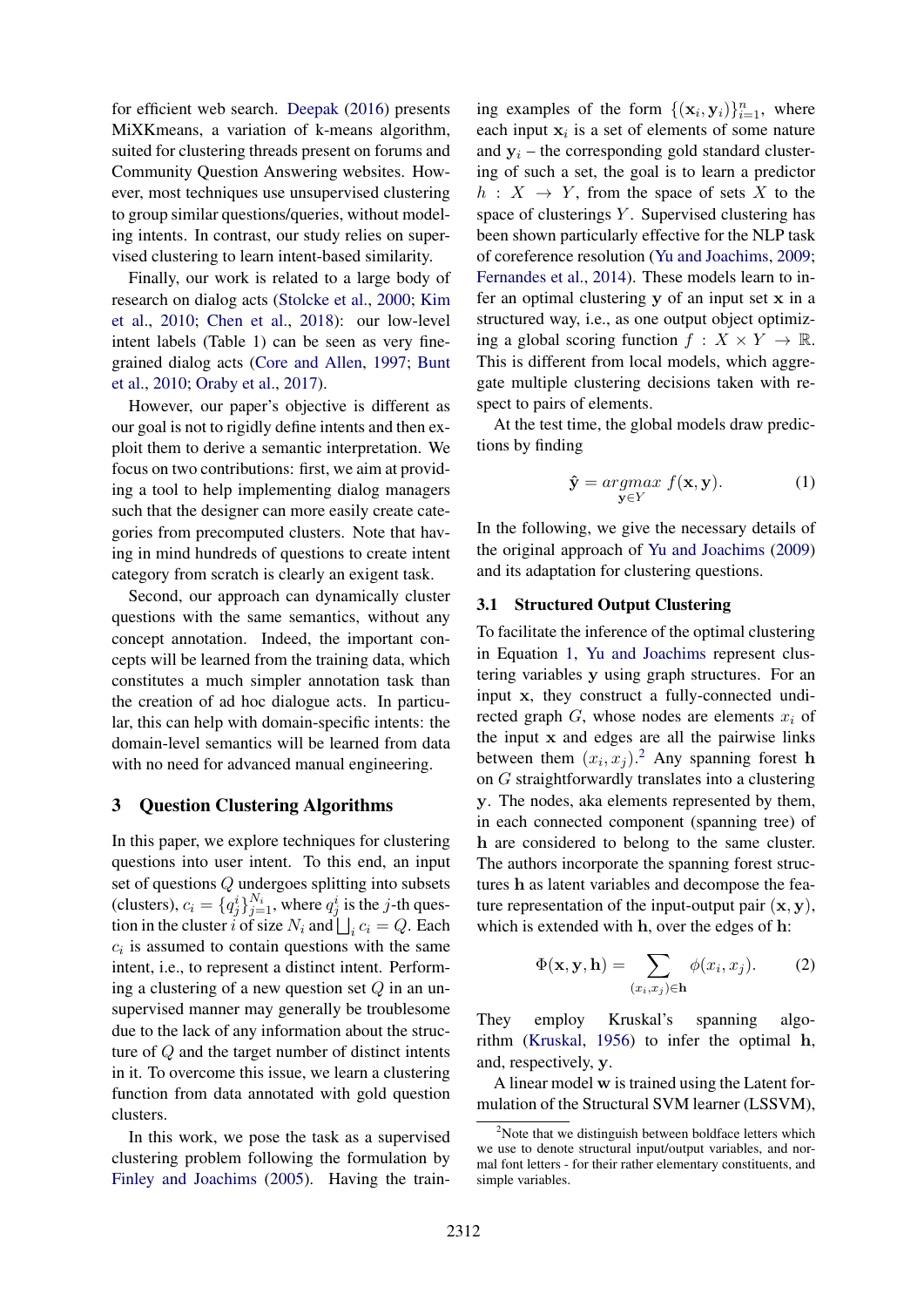to score the output clusterings according to the function  $f(\mathbf{x}, \mathbf{y}, \mathbf{h}) = \mathbf{w} \cdot \Phi(\mathbf{x}, \mathbf{y}, \mathbf{h})$ . In fact, w learns to score the edges since the structural feature vector decomposes over the edges. However, imposing a structure onto the output is supposed to produce a better w, which we test in our experiments described in Section [5.](#page-5-0)

Alternatively, we employ the same structural model with another learning algorithm – latent structured perceptron (LSP) by [Sun et al.](#page-10-12) [\(2009\)](#page-10-12); [Fernandes et al.](#page-9-3) [\(2014\)](#page-9-3).

#### <span id="page-3-4"></span>3.2 Pairwise question similarity classifier

Our intent clustering algorithm relies on the pairwise similarity between questions (edge score). To provide an accurate estimation of questionquestion similarity, we build upon an extensive state-of-the-art research in semantic similarity for short text, more specifically, on our previous work [\(Filice et al.,](#page-9-12) [2016,](#page-9-12) [2017;](#page-10-13) Barrón-Cedeño [et al.,](#page-9-13) [2016;](#page-9-13) [Da San Martino et al.,](#page-9-14) [2016\)](#page-9-14) solutions/features shown effective in the shared tasks by [Nakov et al.](#page-10-0) [\(2016,](#page-10-0) [2017\)](#page-10-1); [Agirre et al.](#page-9-1) [\(2012,](#page-9-1) [2013\)](#page-9-15).

In such work, the classifier is trained with SVMs, which learn a classification function  $f$ :  $Q \times Q \rightarrow \{0, 1\}$  on duplicate vs. non-duplicate pairs of questions belonging to the question set Q. The classifier score is used to decide if two questions in the dataset  $q_i$  and  $q_j$  are duplicate or not. We represent question pairs as vectors of similarity features derived between two questions.

Feature Vectors are built for questions pairs,  $(q_i, q_j)$ , using a set of *text similarity* features that capture the relations between two questions. More specifically, we compute 20 similarity features  $sim(q_i, q_j)$  using word *n*-grams  $(n = [1, \ldots, 4])$ , after stopword removal, greedy string tiling [\(Wise,](#page-10-14) [1996\)](#page-10-14), longest common subsequences [\(Allison and Dix,](#page-9-16) [1986\)](#page-9-16), Jaccard coefficient [\(Jaccard,](#page-10-15) [1901\)](#page-10-15), word containment [\(Lyon](#page-10-16) [et al.,](#page-10-16) [2001\)](#page-10-16), and cosine similarity.

#### <span id="page-3-3"></span>4 Building Intent clusters

In this study, we rely on two datasets, providing some important insights on question semantics. None of them, however, fully annotates intents explicitly. Below we describe our approach for converting these resources into intent corpora, relying on an automatic procedure followed by a manual post-annotation step. Our intent corpora as well

as the larger raw question clusters collections are available to the research community.[3](#page-3-0)

#### <span id="page-3-5"></span>4.1 Quora corpus

The original Quora task requires detecting whether two questions are semantically duplicate or not. The associated dataset contains over 404, 348 pairs of questions, posted by users on Quora website, labeled as a duplicate pair or not. For example, *How do you start a bakery?* and *How can one start a bakery business?* are duplicate, while *What are natural numbers?* and *What is a least natural number?* are not. Note that the coders label pairs in isolation, only having access to one pair to be labeled at a time on Quora website (answer base). The pairs to be labeled are not selected randomly. To make the task more challenging, as well as more useful for practical applications, the organizers only offer pairs of questions that are somewhat semantically related:

<span id="page-3-2"></span><span id="page-3-1"></span>(3)  $q_1$ : How does an automobile works?  $q_2$ : How does automobile R&D work? (4)  $q_1$ : Will I lose weight if I fast ?  $q_2$ : Why am I losing weight so fast ?

 $q_3$ : How can I lose my weight fast ?

In [\(3\)](#page-3-1), the lexical material is very similar, yet the questions are rather distinct, as reflected in the Quora annotation. They also express very different user intents: while  $q_1$  is a generic curiosity question about automobiles,  $q_2$  is a practical request for information on R&D in the automotive industry. Example [\(4\)](#page-3-2) shows why Quora duplicate detection task is very challenging and requires a very good level of NL Understanding: while these three questions are very similar on the surface level, they all convey distinct semantics.

#### 4.1.1 Question clusters from Quora

Differently from the original task, in this work, we are interested in automatically acquiring intents from large question repositories. Given this, we need a corpus that contains clusters of questions annotated by their underlying intent. As a first step in this direction, we approximate intent clusters with the clusters of similar questions from Quora. These can be obtained by exploiting the pairwise annotation and relying on the transitivity property: for each pair  $q_1, q_2$  annotated as a duplicate, we assign  $q_1$  and  $q_2$  to the same cluster;

<span id="page-3-0"></span><sup>3</sup>[https://ikernels-portal.disi.unitn.](https://ikernels-portal.disi.unitn.it/repository/intent-qa) [it/repository/intent-qa](https://ikernels-portal.disi.unitn.it/repository/intent-qa)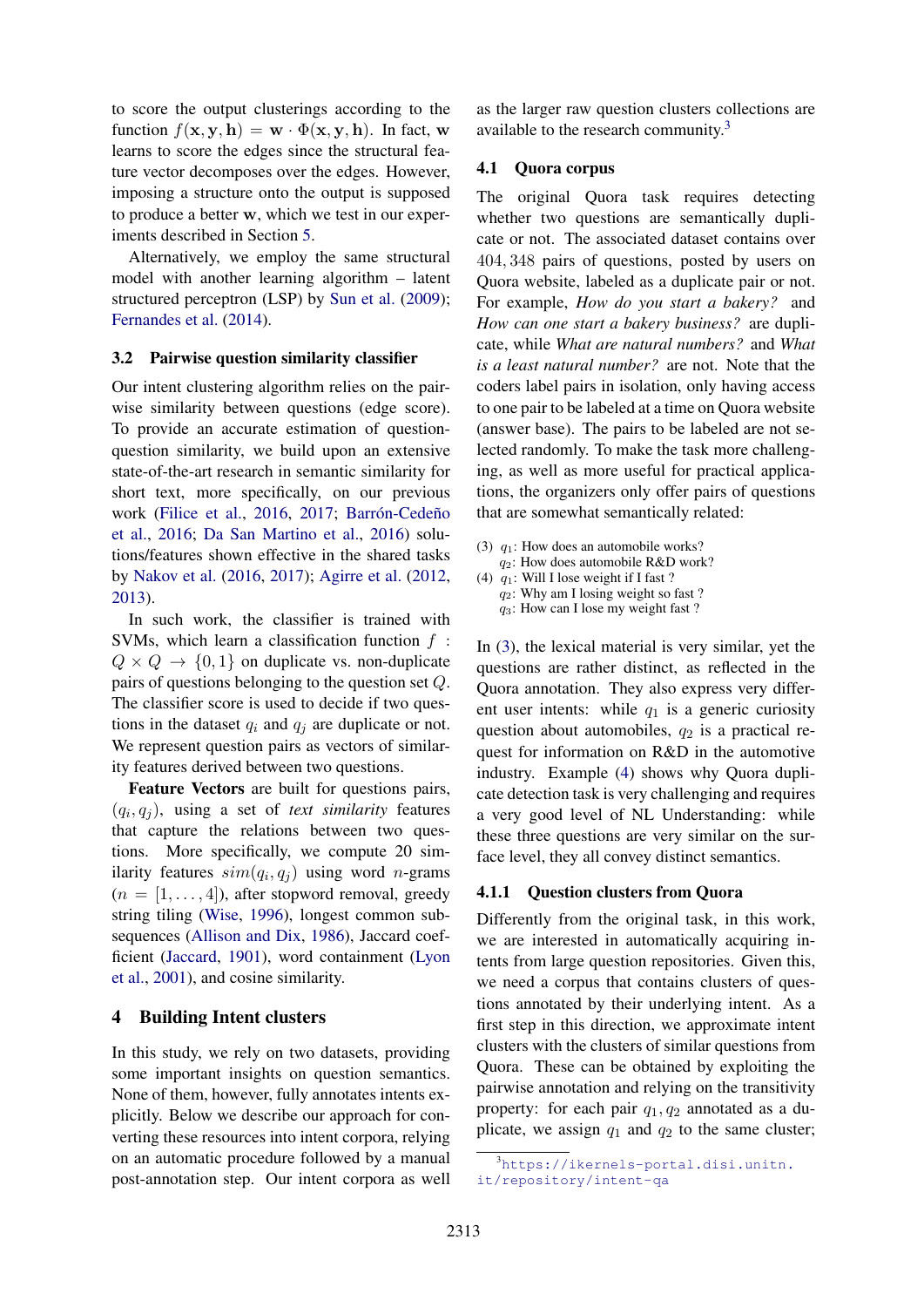negative pairs (non-duplicate question) do not impact the clustering in any way.

This procedure has obvious limitations by design: (i) it will not give us any intent labels, only the clusters and (ii) it will not provide any hierarchy of intents, or any general/large intent categories. Still, it provides data for a large number of user-generated intents that fully manual annotation initiatives (e.g., Natural Language Understanding Benchmarks) cannot guarantee.

## 4.1.2 Manually annotating intent clusters

The use of Quora dataset to derive intent raises several potential issues: (i) no consistency is enforced across labels, (ii) duplicate or very similar Quora *answers* potentially pollute the annotation for their corresponding questions, (iii) specific decisions may depend on availability and granularity of the underlying answers, and (iv) the annotation of popular questions might be very spurious since the users have no access to all the other related questions. The first issue has also been noted by the Quora competition<sup>[4](#page-4-0)</sup> participants, who found the same pairs of questions appearing several times in the training set with different labels. Moreover, we found numerous cases where the annotation does not respect the transitivity property:

(5)  $q_1$ : What are, if any, the medical benefits of fasting?  $q_2$ : What are the benefits of water fasting?  $q_3$ : What are the health benefits of fasting?

Here, the three independent coders have produced inconsistent labeling: although  $q_2$  and  $q_3$  are explicitly labeled as non-duplicate, they are both considered duplicates of  $q_1$ .

The second issue arises when the answer base contains (near-)duplicate entries. For example, the following two very similar questions are considered non-duplicates since they lead to two distinct answers:

(6)  $q_1$ : Which is better - DC or Marvel? q2: DC VS Marvel: which do you like more? [nonduplicate]

Note that this typically happens for rather popular questions that are therefore important to be analyzed correctly, either manually or automatically.

The third issue is extremely important for areas only partially covered by the answer DB. For example, for the set of questions, *Why is Saltwater*

*Taffy candy imported in LOCATION?*, most LO-CATIONs are covered by a generic answer, and all the corresponding questions are judged duplicates. However, some specific LOCATIONs, e.g., Fiji, have a dedicated answer and thus the corresponding questions form singleton clusters.

Finally, the annotation coherence problem arises for very popular areas covering a lot of closely related questions. Thus, more than 100 questions cover different aspects of *Weight Loss*. Since the coders do not have any access to all the questions on the same topic, the individual decisions are not coordinated, which leads to rather arbitrary partitioning of the area into clusters:

#### <span id="page-4-1"></span>(7) Gold Quora Cluster 1:

How can I lose weight ? What is the easiest way to lose weight faster ? How can you lose weight quickly ? How do I lose 7kgs in 2 weeks ? What a great diet to lose weight fast and not make you hungry or keep on measuring portions ? .. many more Gold Quora Cluster 2: How can I lose 3 kg in one week? Gold Quora Cluster 3: What are the good diets for weight loss ? What is the best diet plan for weight loss?

To overcome these issues, we manually reannotated a portion of the original Quora dataset with intent-based clusters. Starting from automatically induced clusters described above, we first re-assess the partitioning, correcting eventual mistakes and then assign intent-based labels to our clusters. Our labels are hierarchical, thus allowing for a better flexibility when designing dialog managers: the dialog flow/actions can be defined in terms of more generic (e.g., Advice) or more specific (e.g., Advice-WeightLoss-diet) intents, depending on different implementation considerations (query frequency for specific intents, overall importance for the application, difficulty of processing inter alia). To stay inline with the recent intent-based dialogue research, we also annotate *slots*, where applicable: entities external to the intent, yet playing an essential role for the correct semantic interpretation of the question. Table [1](#page-5-1) shows an example of the intent-based cluster annotation.

#### 4.2 FAQ: Hype Intent corpus

Our second corpus, Hype, allows for a more direct evaluation of the intent clustering algorithm. The data come from a set of questions asked by

<span id="page-4-0"></span><sup>4</sup>[https://www.kaggle.com/c/](https://www.kaggle.com/c/quora-question-pairs/discussion/30435)

[quora-question-pairs/discussion/30435](https://www.kaggle.com/c/quora-question-pairs/discussion/30435)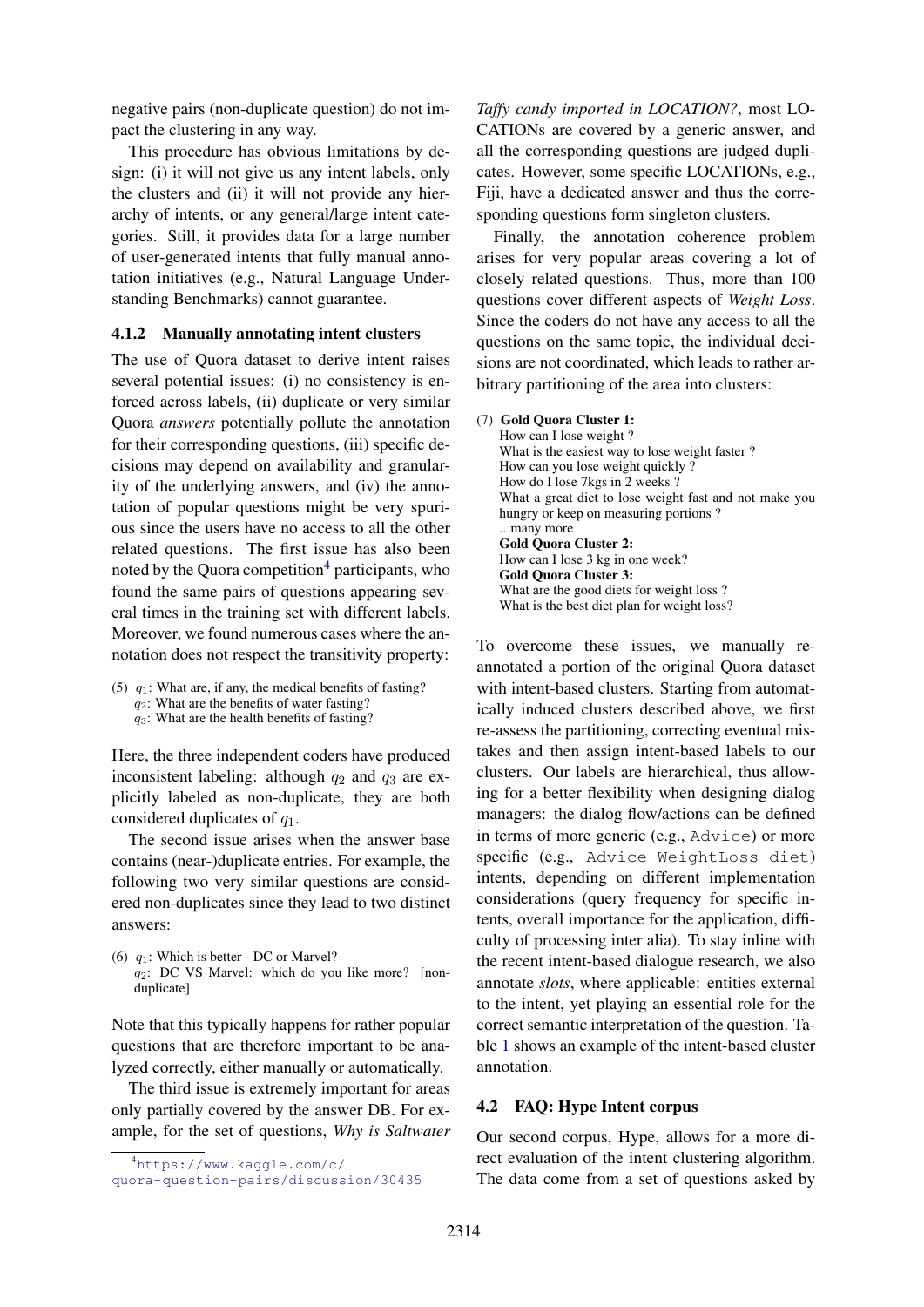<span id="page-5-1"></span>

| Intent                      | <b>Slots</b>      | <b>Ouestions</b>                               |
|-----------------------------|-------------------|------------------------------------------------|
| Recommend-TourismCuisine    | streetfood, Delhi | What are the best street food in Delhi?        |
| Recommend-TourismCuisine    | streetfood, Delhi | What is the best street food in Delhi?         |
| Recommend-TourismCuisine    | streetfood, Delhi | What are the best street foods in delhi?       |
| Recommend-TourismRestaurant | streetfood, Delhi | What are the best street food places of delhi? |

Table 1: Manually annotated intent clusters for Quora

users to a conversational agent, collected and manually processed for constructing a FAQ section for Hype—an online service that offers a credit card, a bank account number and an ibanking app to its customers. Unlike Quora, the questions are explicitly assigned to clusters by human annotators, and these clusters correspond to intents by construction. However, they do not have any informative labels and there is therefore no associated hierarchy. While this corpus provides very valuable data for our study, its main disadvantage is a very limited number of questions. Some questions are reported below:

```
(8) q_0: Cos'é HYPE? (What is HYPE?)
 q_1: Volevo dei chiarimente di cos'é la app hype (I'd like
 to have more information about the hype app)
 q_2: mi puó spiegare cose' é la app hype (could you please
explain me what the hype app is?)
 q_3: informazione applicazione hype (information about
hype app)
```
At the current stage of our research, we use the FAQ/Hype corpus directly, with no automatic or manual adjustments as we did for Quora. We plan to annotate the FAQ categories with explicit intent labels in future work.

# <span id="page-5-0"></span>5 Experiments

We describe our comparative experiments on our clustering models on two corpora in two different languages.

#### 5.1 Setup

We used two different corpora, described in Section [4:](#page-3-3)

The Quora Intent corpus contains 270, 146 and 212 clusters in the training, development and test sets. The clusters contain different numbers of questions, ranging from singletons to groups of 100+ questions. The singletons are the dominant group in the Quora dataset. This is probably due to the inclusion of non-duplicate questions that appear in the original Quora dataset. Overall, there are 1, 334 questions distributed in 628 clusters (an average of 2.12 questions/cluster).

The FAQ/Hype corpus contains no small-size  $(< 3)$  clusters by construction since smaller clusters are typically not selected as FAQ entries. The largest groups of clusters are those of size 8 and 9. Overall, the FAQ Intent corpus contains 147 questions spread in 28 intent-based clusters, which correspond to an average of 5.25 questions/cluster.

Models To perform supervised clustering, we use: (i) the original implementation of the Latent *SVMstruct* [5](#page-5-2) – LSSVM, and (ii) our implementation of the LSP algorithm based on the same clustering inference on undirected graphs using Kruskal's spanning algorithm.

We compare these approaches to two unsupervised clustering baselines: (i) spectral clustering [\(Ng et al.,](#page-10-17) [2001\)](#page-10-17), for which we employ the implementation from the *smile*<sup>[6](#page-5-3)</sup> library, and (ii) relational k-means [\(Szalkai,](#page-10-18) [2013\)](#page-10-18). The former implementation takes a matrix of pairwise similarities between data points as input, whereas the latter approach is a generalization of k-means to an arbitrary matrix of pairwise distances. Thus, they can be run on the scores relative to the question pairs  $(q_i, q_j)$ .

We provide two variants of such scores: first, we run both the methods on the scores obtained from a binary pairwise similarity classifier, described in Section [3.2.](#page-3-4) Second, we run the clustering baselines on the tf-idf scores computed for the question pairs. Note that our use of the scores from a trained pairwise classifier introduces some supervision in standard unsupervised clustering approaches, originating new hybrid methods.

Parametrization LSSVM and LSP require the tuning of a regularization parameter, C, and of a specific loss parameter,  $r$  (penalty for adding an incorrect edge), which we select on the dev. set. We pick up C from  $\{1.0, 10.0, 100.0, 1000.0\}$ , and the r values from  $\{0.1, 0.5, 1.0\}$ . K-means and spectral clustering algorithms require the indication of the number of clusters  $k$ . In all of our

<span id="page-5-3"></span><span id="page-5-2"></span><sup>5</sup> [www.cs.cornell.edu/˜cnyu/latentssvm/](www.cs.cornell.edu/~cnyu/latentssvm/) <sup>6</sup><http://haifengl.github.io/smile/>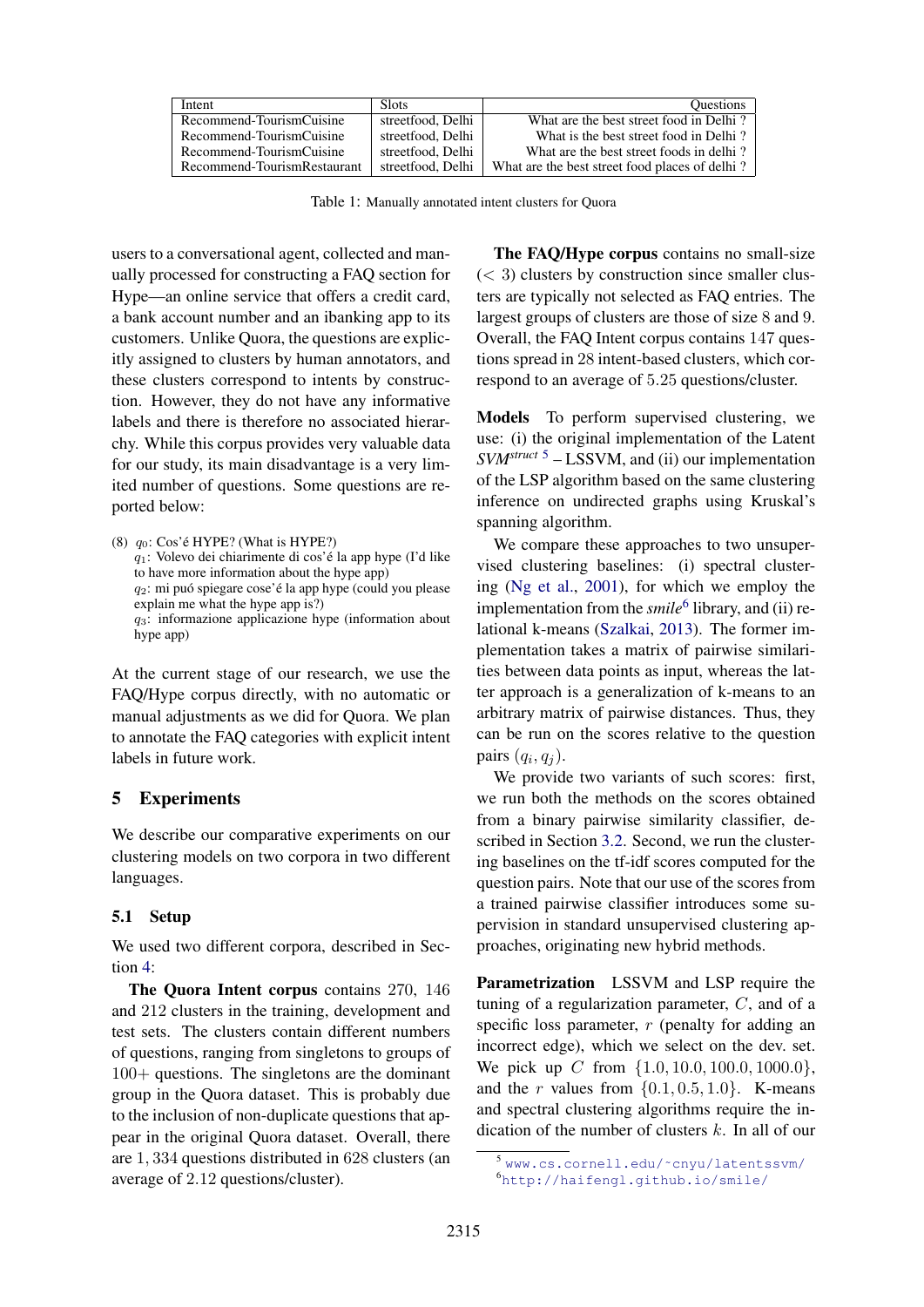<span id="page-6-3"></span>

| Model                         | <b>Clustering</b> |        |       |          | <b>Pairwise Classification</b> |        |       |          |
|-------------------------------|-------------------|--------|-------|----------|--------------------------------|--------|-------|----------|
|                               | Precision         | Recall | F1    | $CEAF_e$ | Precision                      | Recall | F1    | Accuracy |
| <b>LSSVM</b>                  | 80.16             | 77.81  | 78.96 | 63.68    | 43.74                          | 32.00  | 36.96 | 88.41    |
| LSP                           | 66.06             | 91.64  | 76.78 | 51.50    | 20.36                          | 76.85  | 32.19 | 65.62    |
| $SVM + spectral clustering$   | 72.06             | 62.40  | 66.89 | 47.04    | 28.07                          | 3.52   | 6.26  | 88.80    |
| $SVM + k-means$               | 70.76             | 66.58  | 68.60 | 53.87    | 31.03                          | 7.92   | 12.62 | 88.35    |
| $tfiff + spectral clustering$ | 72.06             | 62.92  | 67.18 | 52.96    | 33.90                          | 4.36   | 7.72  | 88.94    |
| $tfiff + k-means$             | 69.19             | 65.01  | 67.04 | 50.94    | 29.95                          | 5.33   | 9.04  | 88.62    |
| <b>SVM</b>                    |                   |        |       |          | 26.25                          | 72.23  | 38.50 | 75.50    |

Table 2: Supervised vs. unsupervised clustering models and pairwise classification baselines on the test set, where the gold labels are from the original Quora annotation. Note that pairwise classification does not provide a good estimation of clustering accuracy.

experiments, we use the gold standard  $k$  of each example (clustering) as parameter to run the baseline approaches. This corresponds to comparing with an upperbound of the baselines.

Measures We compare the output clustering  $\hat{\mathbf{y}} = \bigsqcup_i \hat{c}_j$  to the ground truth  $\mathbf{y}^* = \bigsqcup_i c_i$ , where  $c_i$ , in our case, are either the clusters obtained with transitive closure from Quora annotation or the manually annotated categories (see Section [4.1\)](#page-3-5).

For evaluation purposes, we assign each cluster  $\hat{c}_i$  to the most frequent gold class (cluster), i.e.,  $argmax_i |c_i \cap \hat{c}_j|$ , and compute the average precision over the clustering as:

<span id="page-6-1"></span>
$$
Precision = \frac{1}{N} \sum_{j=1}^{\hat{k}} max_i |c_i \cap \hat{c}_j|, \quad (9)
$$

where  $N$  is the number of questions to be clustered, and  $\hat{k}$  is the number of output clusters. This number is exactly the standard clustering purity by [Zhao and Karypis](#page-11-1) [\(2002\)](#page-11-1). Since the purity is known to favor the clustering outputs with the large number of clusters, we interchange the roles of output and gold clusters, which gives us the clustering

<span id="page-6-2"></span>
$$
Recall = \frac{1}{N} \sum_{j=1}^{k} max_i |\hat{c}_i \cap c_j|, \qquad (10)
$$

where  $k$  is the number of gold standard clusters. We then compute F1 from the above measures.

The defined majority-class based clustering measure allows assigning more than one cluster to the same gold cluster. The coreference resolution metric CEAF [\(Luo,](#page-10-19) [2005;](#page-10-19) [Cai and Strube,](#page-9-17) [2010\)](#page-9-17) solves this issue by finding one-to-one alignment between the clusters in the output and in the ground truth, based on which the final score is computed. We use  $CEAF_e$ , the variant with the entity-based similarity, as an alternative evaluation

measure.<sup>[7](#page-6-0)</sup> Note that, although we split the data into samples, all the clustering measures we use, the majority-based, defined by equations [9](#page-6-1) and [10,](#page-6-2) and CEAF, are computed over the whole test sets (not by averaging scores separately for each sample).

We evaluate the results as well in terms of the classification scores relative to the correctness of the models in detecting the pairs of questions with the same/different intent. This enables the comparison against the pairwise classification approaches and an evaluation of their impact. We compute the Precision, Recall, and Accuracy of question pairs with the same intent.

## 5.2 Experiments on Quora

Original question label-based evaluation: first, we test the models on the clustering data from the Quora corpus, derived as described in Section [4.1.](#page-3-5) We train LSSVM, LSP, and the SVM classifier on the training part. The results of all the models on the test set are depicted in Table [2.](#page-6-3) In terms of clustering accuracy (the left half of the table), the LSSVM approach outperforms all the clustering baselines, improving about 10 points the highest baseline model, i.e., SVM + k-means both in terms of F1 and CEAF. LSP, in this setting, shows a slightly worse F1 than LSSVM, producing a model with high recall.

To study the impact of the pairwise classifier, we consider all the pairs of questions predicted by the clustering approaches as belonging to the same cluster as positive and the rest – as negative. All the clustering models show high accuracy, superior to that shown by the SVM classifier, but this is mainly due to the fact that there are much more negative question pairs. Interestingly, only LSSVM, though, among all the clus-

<span id="page-6-0"></span> $7$  We used the version 8 of the official coreference scorer <conll.cemantix.org/2012/software.html>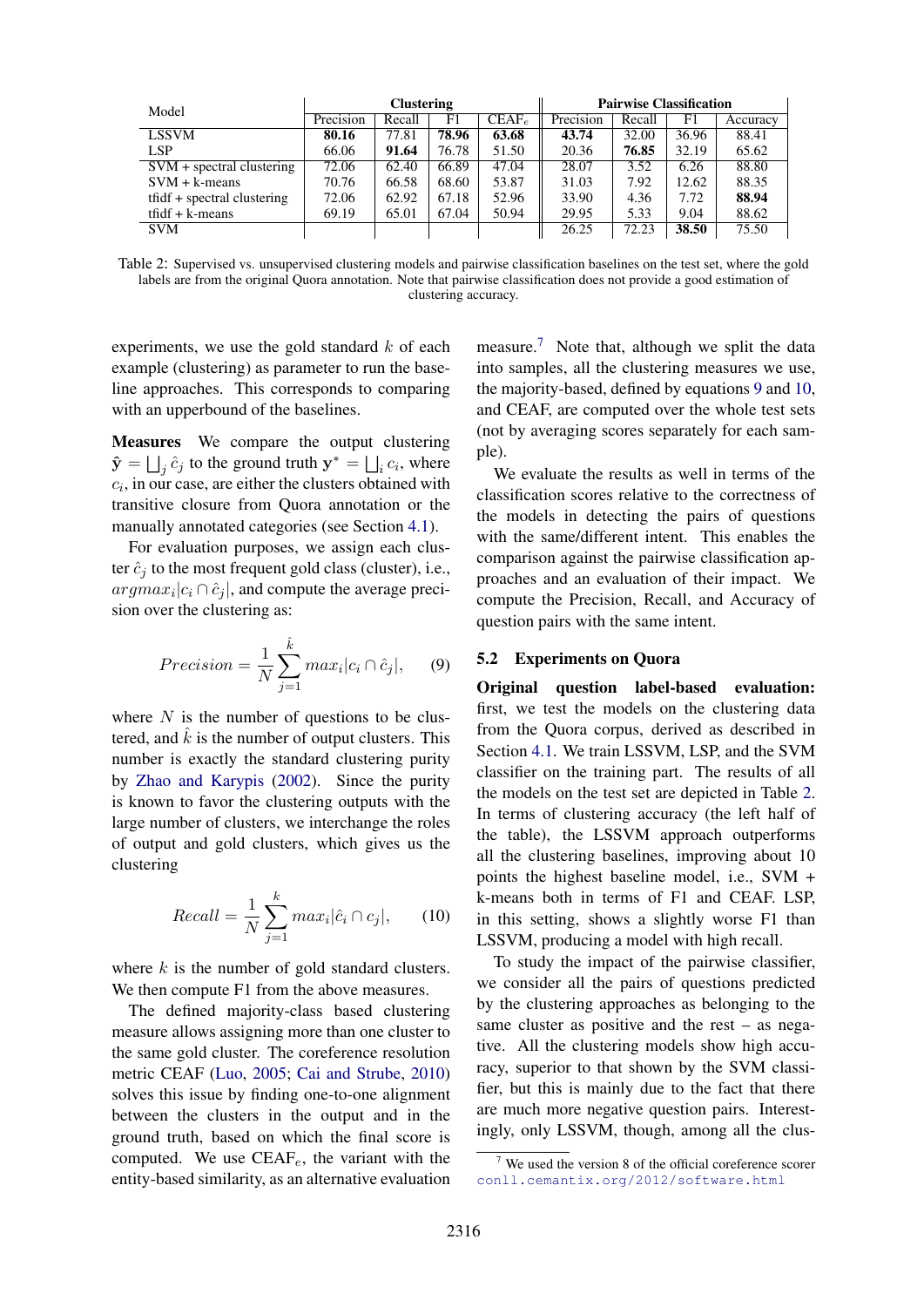<span id="page-7-0"></span>

| Model                         | <b>Clustering</b> |        |       |          | <b>Pairwise Classification</b> |        |       |          |
|-------------------------------|-------------------|--------|-------|----------|--------------------------------|--------|-------|----------|
|                               | Precision         | Recall | F1    | $CEAF_e$ | Precision                      | Recall | F1    | Accuracy |
| <b>LSSVM</b>                  | 84.92             | 51.76  | 64.32 | 49.72    | 33.24                          | 7.86   | 12.71 | 78.07    |
| LSP                           | 71.36             | 89.45  | 79.38 | 59.99    | 37.22                          | 83.46  | 51.48 | 68.03    |
| $SVM + spectral clustering$   | 62.31             | 43.22  | 51.04 | 33.04    | 35.11                          | 2.95   | 5.44  | 79.17    |
| $SVM + k-means$               | 68.84             | 47.24  | 56.03 | 48.62    | 42.71                          | 6.48   | 11.25 | 79.23    |
| $tfiff + spectral clustering$ | 65.83             | 45.23  | 53.62 | 35.46    | 38.18                          | 3.62   | 6.62  | 79.23    |
| $tfiff + k-means$             | 65.83             | 47.24  | 55.00 | 38.49    | 29.31                          | 9.43   | 14.26 | 76.98    |
| <b>SVM</b>                    |                   |        |       |          | 40.35                          | 62.33  | 48.99 | 73.62    |

Table 3: Supervised vs. unsupervised clustering models and pairwise classification baselines on the test set, where the gold labels are provided by the intent-based manual annotation on a portion of the test set.

tering model, approaches the classifier in terms of classification F1. However, the cluster accuracy depends on many factors in addition to the pairwise classification accuracy.

Intent-based evaluation In Table [3,](#page-7-0) we present the results obtained on the portion of the test set which we manually annotated with the intent clusters. Here, we apply the same LSSVM, LSP, and the SVM classifier models trained in the experiments of the previous paragraph. However, we recompute all the four unsupervised clustering baselines supplying them with the new  $k$  – the number of gold intent-based annotated clusters.

In spite of being trained on data with different style of annotation (clusters automatically derived form Quora annotation), which is potentially rather noisy, LSSVM is able to recover the new intent categories better than the baseline approaches in terms of all the clustering metrics. The difference from the closest unsupervised clustering approach, which is the same as in the previous experiment, is now reduced in terms of CEAF. However, the information about the number of clusters in the ground truth critically impacts on the accuracy. The LSP model scored the best with respect to the new annotation. The lower classification accuracy of LSSVM with respect to the pairwise classifier is expected as the cluster number changed notably with the new annotation.

### <span id="page-7-3"></span>5.3 Evaluation on the FAQ dataset

Due to the limited size of the FAQ HYPE dataset, we split it into two parts, each of which forms one sample. We use the one containing 19 out of 28 clusters for training and the other with the remaining 9 clusters – for testing. The training sample comprises 97 questions, while the test sample – 50. The plots in Figure [1](#page-7-1) illustrate the performance of LSSVM and LSP in terms of the clustering F1 in confront to the clustering baselines.

<span id="page-7-1"></span>

<span id="page-7-2"></span>Figure 1: LSSVM and baseline clustering models; the latter vary with the cluster number  $k$ , on the FAQ HYPE test set.

We run the k-means and the spectral clustering algorithms with  $k$  in the range  $(1, 50)$ , which covers all the possible values for the given test set size.

LSSVM is better than the spectral clustering models with any  $k$ . k-means curves surpass LSSVM only in a narrow interval, showing high unstability. This suggests that guessing the  $k$  value in a realistic scenario in the absence of supervision does not seem an easy task. It should be also taken into consideration that we deal with very scarce training data. This also explains slightly insufficient accuracy of LSP compared to the k-means baseline.

## 5.4 Error Analysis and Discussion

As seen in tables [2](#page-6-3) and [3,](#page-7-0) the structural output model consistently outperforms approaches based on spectral and k-means clustering on the Quora dataset. The most prominent improvement comes from singleton clusters: questions that are not duplicate with any other entries. Recall that the original dataset is constructed in such a way that singleton clusters are somewhat similar or related to existing material, but are still considered distinct by Quora annotators. LSSVM correctly recovers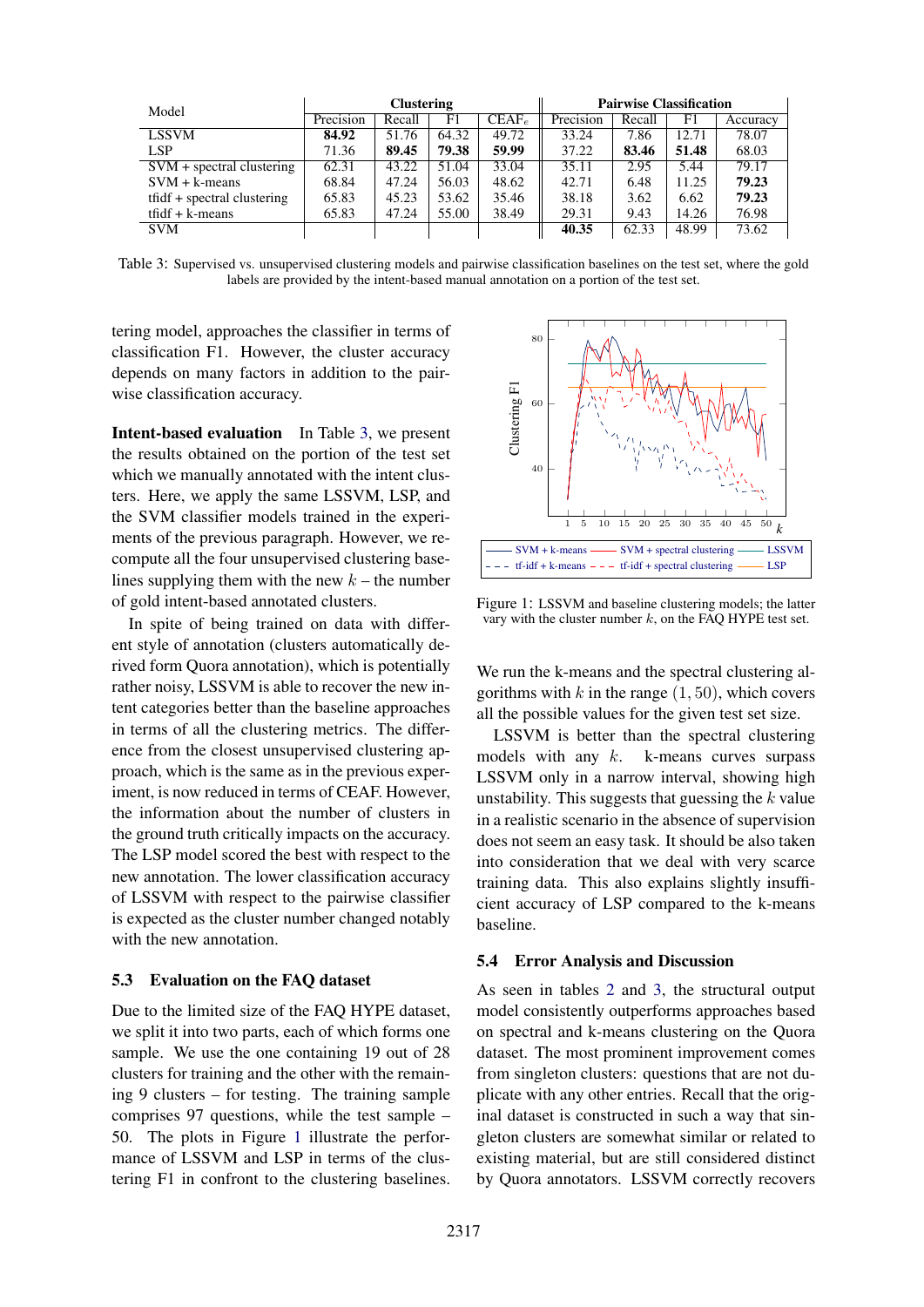71% of singleton clusters, whereas other methods perform much worse (5-30%). In the questionanswering setting, singleton clusters correspond to novel questions that require setting up of a new entry in the answer base. Accurate recognition of singletons would allow for a timely allocation of resources to keep the answer base up-to-date and in line with incoming user requests.

Larger clusters are problematic for all the compared methods. Still, as evidenced by the CEAF score<sup>[8](#page-8-0)</sup>, the structural clustering is doing a better job at recovering non-singleton clusters. This mirrors our observations that even human annotators have difficulties correctly and consistently detecting duplicates in complex over-populated semantic areas (see Example [7\)](#page-4-1) in the absence of the global context (e.g., list of all the related questions).

Finally, the clusters created by the LSSVM approach are more semantically related. Thus, 97% of all the suggested clusters contain questions with the same intent but, possibly, incorrect slots. For example, in the following question cluster:

#### <span id="page-8-1"></span>(11) gold cluster

**Advice-Weightloss: fast,deadline**

 $q_1$ : How do I loose 50 lbs by Dec 2016?

q2: How do I loose weight fast for operation ?

 $q_3$ : How can I lose 20 lbs super fast to audition for a small role in a movie ?

 $q_4$ : I want to lose weight for an event coming up in 2 weeks and I really don't care if I gain it back afterwords. What should I do ?

the user wants advice on losing their weight very fast by a specific deadline. LSSVM groups these questions with some others, more generic queries on fast weight loss (*How do I loose weight fast?*). This means that LSSVM captures the intent hierarchy well, providing meaningful clusters, although occasionally missing some important details. Other methods, on the contrary, form more poorly-related clusters (25-42% of clusters suggested by unsupervised approaches contain unrelated intents). Thus, the questions from Example [\(11\)](#page-8-1) get grouped by other methods with such unrelated queries as *How is it to be in true love?* (spectral clustering over tf-idf).

Note that neither LSSVM nor unsupervised approaches have any access to the cluster labels and their hierarchy: in the training data, we only specify the clustering itself. Yet, by taking into account

the global cluster structure, the LSSVM method can uncover the underlying hierarchy.

In the FAQ setting, most clusters are mid-size (5-9 questions). All the methods are doing a moderate job at recuperating the intent structure in this experiment. However, LSSVM shows better performance (cf. Section [5.3\)](#page-7-3). Moreover, structural output is the only method that perfectly recuperates at least some clusters, e.g.:

(12)  $q_1$ : Non ricordo piú la password per accedere all'App (I don't remember the password for the App)  $q_2$ : mi sono dimenticato la password (I forgot the password)  $q_3$ : reimpostare la password (reset the password) q4: cambio password (change the password)

Here, LSSVM predicts the correct cluster exactly. K-means based approaches put  $q_1 - q_4$  into the same cluster, however, they also merge them with *bloccare gli acquisti online (block the online purchases)*. Finally, spectral clustering does a poor job on this particular example, tearing either  $q_1$ (tf-idf based spectral clustering) or  $q_2$  (SVM pairwise classifier-based spectral clustering) apart and introducing a lot of spurious material.

#### 6 Conclusion

We have proposed structured output methods fed with semantic question paraphrasing models to automatically extract user intents from question repositories. Our approach provides clustering accuracy of 80% with respect to the original Quora annotation and still valuable accuracy of 65% with respect one to of the many interpretations of question intent of our dataset, carried out by our expert in dialog modeling. This line of research looks promising as it can potentially simplify and speed up the work of Dialog Manager engineers. Although a deeper study is required to assess the benefits of our approach, the feedback of our designer clearly suggests that automatic clusters, even if were not perfect, simplify the annotation work. Several future research directions are enabled by our study, ranging from the use of neural clustering models to the application of our models to fast and semi-automatic prototyping of Dialog Systems. For this purpose, we make our data and software available to the research community.

#### Acknowledgements

This research has been supported by a grant from the Samsung Global Research Outreach Program: DiQuaVe Samsung GRO 2017.

<span id="page-8-0"></span><sup>&</sup>lt;sup>8</sup>The reference scorer adopted by the coreference community discards singleton clusters.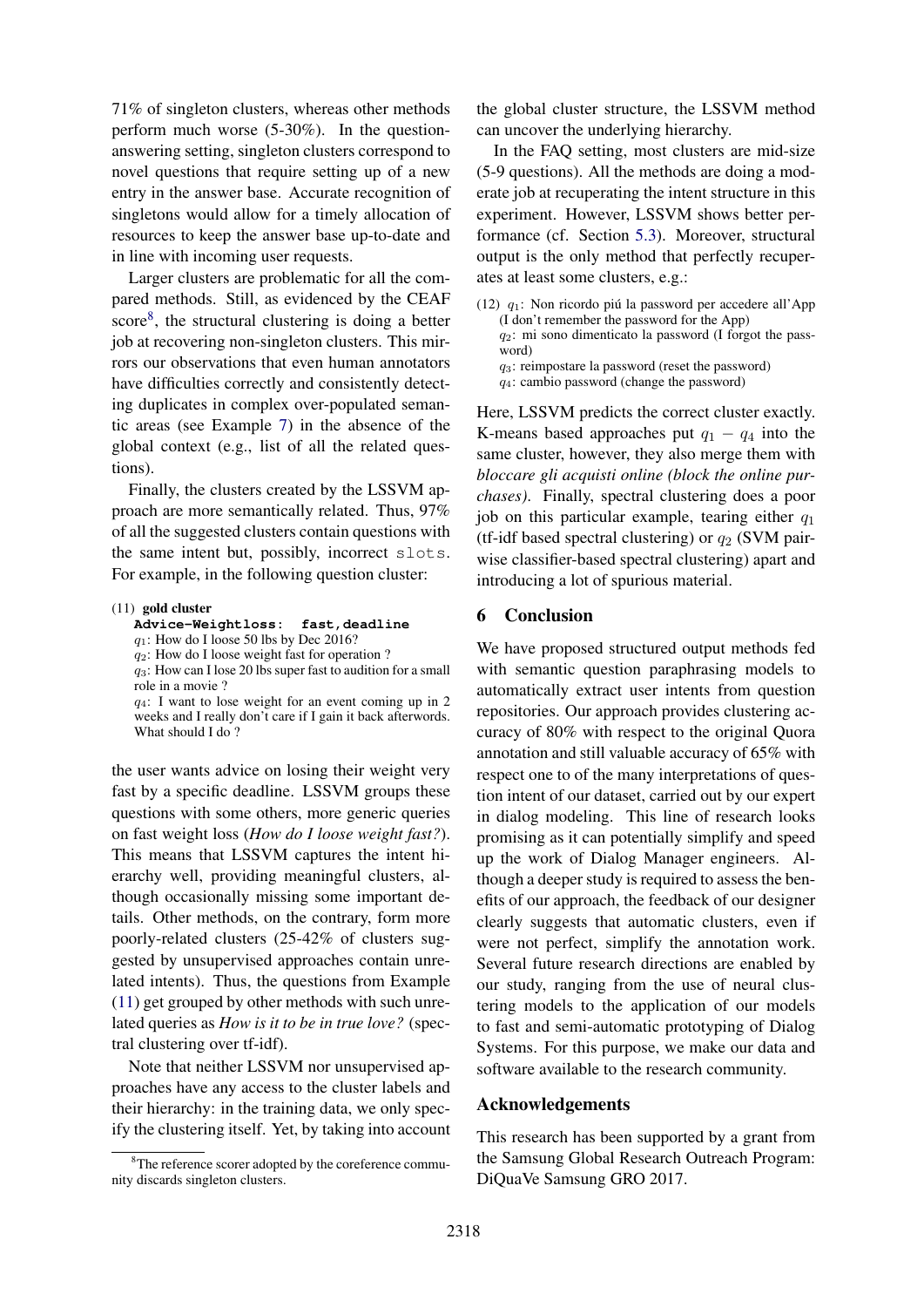#### References

- <span id="page-9-1"></span>Eneko Agirre, Daniel Cer, Mona Diab, and Aitor Gonzalez-Agirre. 2012. Semeval-2012 task 6: A pilot on semantic textual similarity. In *\*SEM 2012: The First Joint Conference on Lexical and Computational Semantics – Volume 1: Proceedings of the main conference and the shared task, and Volume 2: Proceedings of the Sixth International Workshop on Semantic Evaluation (SemEval 2012)*, pages 385– 393. Association for Computational Linguistics.
- <span id="page-9-15"></span>Eneko Agirre, Daniel Cer, Mona Diab, Aitor Gonzalez-Agirre, and Weiwei Guo. 2013. \*sem 2013 shared task: Semantic textual similarity. In *Second Joint Conference on Lexical and Computational Semantics (\*SEM), Volume 1: Proceedings of the Main Conference and the Shared Task: Semantic Textual Similarity*, pages 32–43. Association for Computational Linguistics.
- <span id="page-9-16"></span>Lloyd Allison and Trevor Dix. 1986. A bit-string longest-common-subsequence algorithm. *Information Processing Letters*, 23(6):305–310.
- <span id="page-9-13"></span>Alberto Barrón-Cedeño, Giovanni Da San Martino, Shafiq Joty, Alessandro Moschitti, Fahad A. Al Obaidli, Salvatore Romeo, Kateryna Tymoshenko, and Antonio Uva. 2016. ConvKN at SemEval-2016 Task 3: Answer and question selection for question answering on Arabic and English fora. In *Proceedings of the 10th International Workshop on Semantic Evaluation*, SemEval '16, San Diego, CA.
- <span id="page-9-7"></span>Steven M Beitzel, Eric C Jensen, David D Lewis, Abdur Chowdhury, and Ophir Frieder. 2007. Automatic classification of web queries using very large unlabeled query logs. *ACM Transactions on Information Systems (TOIS)*, 25(2):9.
- <span id="page-9-11"></span>Harry Bunt, Jan Alexandersson, Jean Carletta, Jae-Woong Choe, Alex Chengyu Fang, Koiti Hasida, Kiyong Lee, Volha Petukhova, Andrei Popescu-Belis, Laurent Romary, Claudia Soria, and David Traum. 2010. Towards an iso standard for dialogue act annotation. In *Proceedings of the Seventh International Conference on Language Resources and Evaluation (LREC'10)*, Valletta, Malta. European Language Resources Association (ELRA).
- <span id="page-9-17"></span>Jie Cai and Michael Strube. 2010. Evaluation metrics for end-to-end coreference resolution systems. In *Proceedings of the 11th Annual Meeting of the Special Interest Group on Discourse and Dialogue*, SIGDIAL '10, pages 28–36, Stroudsburg, PA, USA. Association for Computational Linguistics.
- <span id="page-9-4"></span>Asli Celikyilmaz, Dilek Hakkani-Tür, and Gokhan Tur. 2011. Leveraging web query logs to learn user intent via bayesian latent variable model.
- <span id="page-9-2"></span>Daniel Cer, Mona Diab, Eneko Agirre, Inigo Lopez-Gazpio, and Lucia Specia. 2017. Semeval-2017 task 1: Semantic textual similarity multilingual and crosslingual focused evaluation. In *Proceedings of*

*the 11th International Workshop on Semantic Evaluation (SemEval-2017)*, pages 1–14. Association for Computational Linguistics.

- <span id="page-9-5"></span>Yun-Nung Chen, Dilek Hakkani-Tür, and Xiaodong He. 2016a. Zero-shot learning of intent embeddings for expansion by convolutional deep structured semantic models. In *Acoustics, Speech and Signal Processing (ICASSP), 2016 IEEE International Conference on*, pages 6045–6049. IEEE.
- <span id="page-9-6"></span>Yun-Nung Chen, Ming Sun, Alexander I Rudnicky, and Anatole Gershman. 2016b. Unsupervised user intent modeling by feature-enriched matrix factorization. In *Acoustics, Speech and Signal Processing (ICASSP), 2016 IEEE International Conference on*, pages 6150–6154. IEEE.
- <span id="page-9-9"></span>Zheqian Chen, Rongqin Yang, Zhou Zhao, Deng Cai, and Xiaofei He. 2018. Dialogue act recognition via crf-attentive structured network. In *The 41st International ACM SIGIR Conference on Research & Development in Information Retrieval*, SI-GIR '18, pages 225–234, New York, NY, USA. ACM.
- <span id="page-9-10"></span>Mark G. Core and James F. Allen. 1997. Coding dialogs with the damsl annotation scheme. In *Working Notes of the AAAI Fall Symposium on Communicative Action in Humans and Machines*, pages 28–35, Cambridge, MA.
- <span id="page-9-0"></span>Alice Coucke, Adrien Ball, Clement Delpuech, Clement Doumouro, Sylvain Raybaud, Thibault Gisselbrecht, and Joseph Dureau. 2017. Benchmarking natural language understanding systems: Google, Facebook, Microsoft, Amazon, and Snips.
- <span id="page-9-14"></span>Giovanni Da San Martino, Alberto Barrón-Cedeño, Salvatore Romeo, Antonio Uva, and Alessandro Moschitti. 2016. Learning to re-rank questions in community question answering using advanced features. In *Proceedings of the ACM Conference on Information and Knowledge Management*, CIKM '16, pages 1997–2000, Indianapolis, IN, USA.
- <span id="page-9-8"></span>P. Deepak. 2016. Mixkmeans: Clustering questionanswer archives. In *Proceedings of the 2016 Conference on Empirical Methods in Natural Language Processing*, pages 1576–1585. Association for Computational Linguistics.
- <span id="page-9-3"></span>Eraldo Rezende Fernandes, Cícero Nogueira dos Santos, and Ruy Luiz Milidiú. 2014. Latent trees for coreference resolution. *Computational Linguistics*, 40(4):801–835.
- <span id="page-9-12"></span>Simone Filice, Danilo Croce, Alessandro Moschitti, and Roberto Basili. 2016. KeLP at SemEval-2016 Task 3: Learning semantic relations between questions and answers. In *Proc. of the 10th Intl. Workshop on Semantic Evaluation*, SemEval '16, San Diego, California, USA.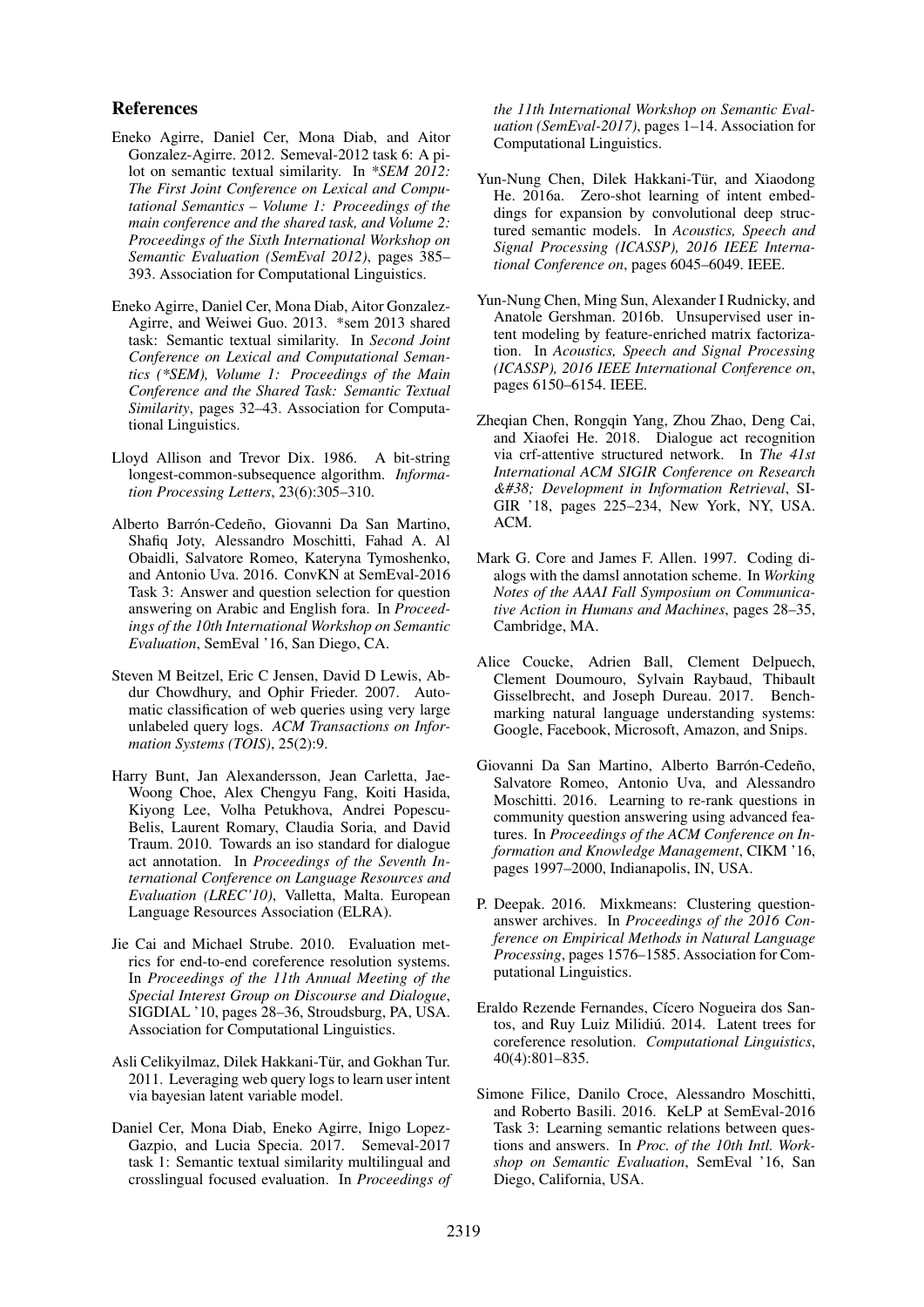- <span id="page-10-13"></span>Simone Filice, Giovanni Da San Martino, and Alessandro Moschitti. 2017. KeLP at SemEval-2017 task 3: Learning pairwise patterns in community question answering. In *Proceedings of the 11th International Workshop on Semantic Evaluation*, SemEval '17, pages 327–334, Vancouver, Canada.
- <span id="page-10-10"></span>Thomas Finley and Thorsten Joachims. 2005. Supervised clustering with support vector machines. In *ICML '05: Proceedings of the 22nd international conference on Machine learning*, pages 217–224, New York, NY, USA. ACM.
- <span id="page-10-15"></span>Paul Jaccard. 1901. Étude comparative de la distribution florale dans une portion des Alpes et des Jura. *Bulletin del la Société Vaudoise des Sciences Naturelles*.
- <span id="page-10-5"></span>Jiwoon Jeon, W. Bruce Croft, and Joon Ho Lee. 2005. Finding similar questions in large question and answer archives. In *Proceedings of the 14th ACM International Conference on Information and Knowledge Management*, CIKM '05, pages 84–90, New York, NY, USA. ACM.
- <span id="page-10-8"></span>Su Nam Kim, Lawrence Cavedon, and Timothy Baldwin. 2010. Classifying dialogue acts in one-on-one live chats. In *Proceedings of the 2010 Conference on Empirical Methods in Natural Language Processing*, EMNLP '10, pages 862–871, Stroudsburg, PA, USA. Association for Computational Linguistics.
- <span id="page-10-3"></span>Young-Bum Kim, Karl Stratos, and Ruhi Sarikaya. 2016. Scalable semi-supervised query classification using matrix sketching. In *Proceedings of the 54th Annual Meeting of the Association for Computational Linguistics (Volume 2: Short Papers)*, volume 2, pages 8–13.
- <span id="page-10-11"></span>Joseph Bernard Kruskal. 1956. On the Shortest Spanning Subtree of a Graph and the Traveling Salesman Problem. In *Proceedings of the American Mathematical Society, 7*.
- <span id="page-10-6"></span>Xiao Li, Ye-Yi Wang, and Alex Acero. 2008. Learning query intent from regularized click graphs. In *Proceedings of the 31st annual international ACM SIGIR conference on Research and development in information retrieval*, pages 339–346. ACM.
- <span id="page-10-19"></span>Xiaoqiang Luo. 2005. On coreference resolution performance metrics. In *Proceedings of the Conference on Human Language Technology and Empirical Methods in Natural Language Processing*, HLT '05, pages 25–32, Stroudsburg, PA, USA. Association for Computational Linguistics.
- <span id="page-10-16"></span>Caroline Lyon, James Malcolm, and Bob Dickerson. 2001. Detecting short passages of similar text in large document collections. In *Proceedings of the 2001 Conference on Empirical Methods in Natural Language Processing*, EMNLP, pages 118–125, Pittsburgh, PA, USA.
- <span id="page-10-1"></span>Preslav Nakov, Doris Hoogeveen, Lluís Màrquez, Alessandro Moschitti, Hamdy Mubarak, Timothy Baldwin, and Karin Verspoor. 2017. Semeval-2017 task 3: Community question answering. In *Proceedings of the 11th International Workshop on Semantic Evaluation (SemEval-2017)*, pages 27–48. Association for Computational Linguistics.
- <span id="page-10-0"></span>Preslav Nakov, Lluís Màrquez, Alessandro Moschitti, Walid Magdy, Hamdy Mubarak, abed Alhakim Freihat, Jim Glass, and Bilal Randeree. 2016. Semeval-2016 task 3: Community question answering. In *Proceedings of the 10th International Workshop on Semantic Evaluation (SemEval-2016)*, pages 525– 545. Association for Computational Linguistics.
- <span id="page-10-17"></span>Andrew Y. Ng, Michael I. Jordan, and Yair Weiss. 2001. On spectral clustering: Analysis and an algorithm. In *Proceedings of the 14th International Conference on Neural Information Processing Systems: Natural and Synthetic*, NIPS'01, pages 849– 856, Cambridge, MA, USA. MIT Press.
- <span id="page-10-9"></span>Shereen Oraby, Pritam Gundecha, Jalal Mahmud, Mansurul Bhuiyan, and Rama Akkiraju. 2017. "how may i help you?": Modeling twitter customer serviceconversations using fine-grained dialogue acts. In *Proceedings of the 22Nd International Conference on Intelligent User Interfaces*, IUI '17, pages 343–355, New York, NY, USA. ACM.
- <span id="page-10-7"></span>Andreas Stolcke, Noah Coccaro, Rebecca Bates, Paul Taylor, Carol Van Ess-Dykema, Klaus Ries, Elizabeth Shriberg, Daniel Jurafsky, Rachel Martin, and Marie Meteer. 2000. Dialogue act modeling for automatic tagging and recognition of conversational speech. *Comput. Linguist.*, 26(3):339–373.
- <span id="page-10-12"></span>Xu Sun, Takuya Matsuzaki, Daisuke Okanohara, and Jun'ichi Tsujii. 2009. Latent variable perceptron algorithm for structured classification. In *Proceedings of the 21st International Jont Conference on Artifical Intelligence*, IJCAI'09, pages 1236–1242, San Francisco, CA, USA. Morgan Kaufmann Publishers Inc.
- <span id="page-10-18"></span>Balázs Szalkai. 2013. An implementation of the relational k-means algorithm. *CoRR*, abs/1304.6899.
- <span id="page-10-4"></span>Ji-Rong Wen, Jian-Yun Nie, and Hong-Jiang Zhang. 2001. Clustering user queries of a search engine. In *Proceedings of the 10th International Conference on World Wide Web*, WWW '01, pages 162–168, New York, NY, USA. ACM.
- <span id="page-10-14"></span>Michael J Wise. 1996. Yap3: Improved detection of similarities in computer program and other texts. In *ACM SIGCSE Bulletin*, volume 28, pages 130–134. ACM.
- <span id="page-10-2"></span>Juan Xu, Qi Zhang, and Xuanjing Huang. 2013. Understanding the semantic intent of natural language query. In *Proceedings of the Sixth International Joint Conference on Natural Language Processing*, pages 552–560. Asian Federation of Natural Language Processing.